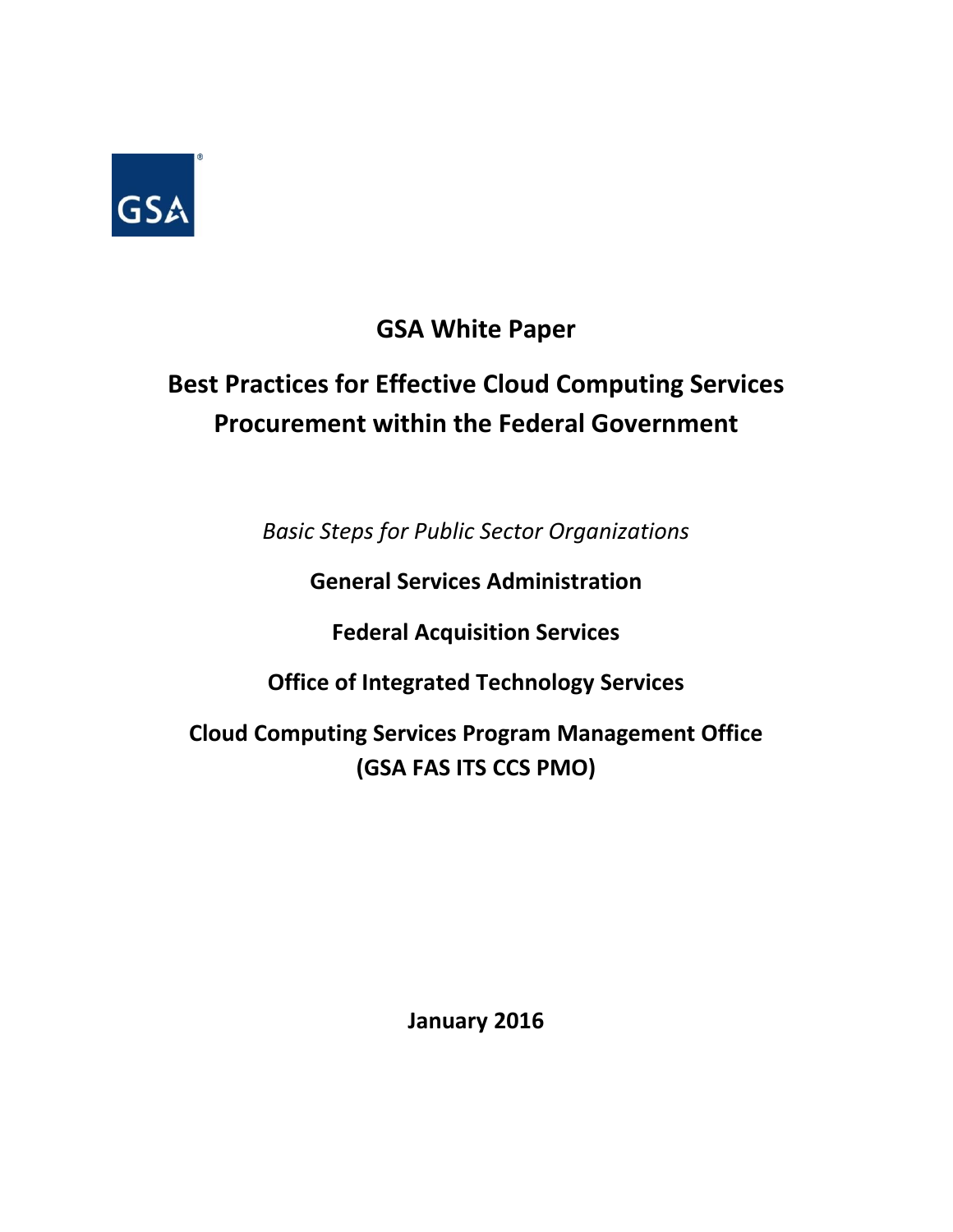## **Contents**

| 1. |  |  |
|----|--|--|
| 2. |  |  |
| 3. |  |  |
|    |  |  |
|    |  |  |
|    |  |  |
| 4. |  |  |
| 5. |  |  |
|    |  |  |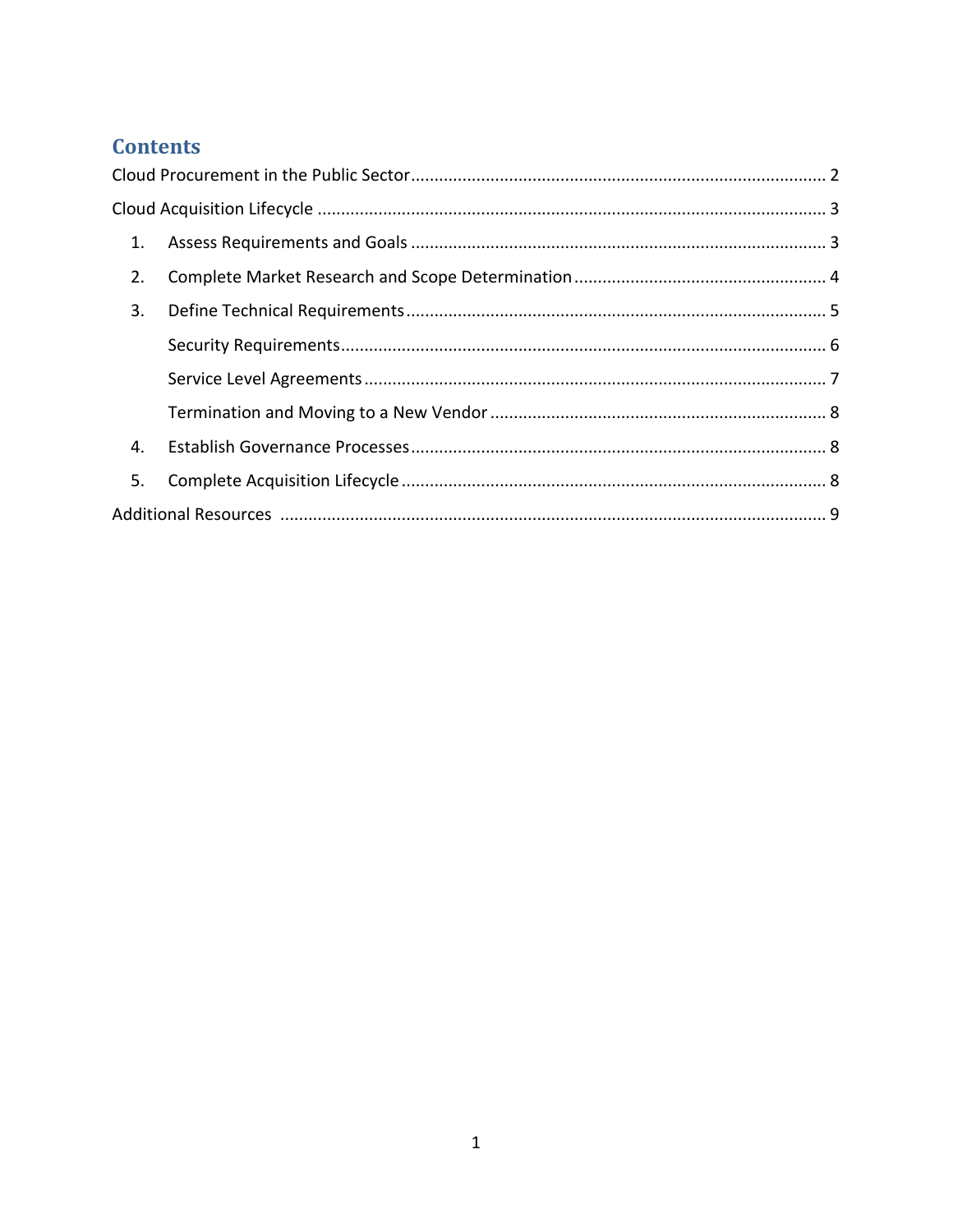## <span id="page-2-0"></span>**Cloud Procurement in the Public Sector**

This paper provides public sector organizations guidance on addressing common challenges with cloud computing services procurement and will reflect alignment with the Federal Government's "Cloud First" policy per the *Federal Cloud Computing Strategy. <sup>1</sup>* Guidance presented in this document is not intended to be prescriptive but to serve as supplemental, as use cases can be quite diverse in regards to purchasing cloud services. For the purpose of illustration this white paper considers a notional cloud acquisition lifecycle approach that reflects common acquisition practice.

Lessons learned from an introductory small but end-to-end implementation or pilot have been cited repeatedly by agencies such as NASA<sup>2</sup> for their usefulness. For example, system integration challenges and legal, security and regulatory compliance issues are important and might be reasonably anticipated; however, for an enterprise level program there are often cultural impacts relating to how cloud services will be consumed. Thus, lessons learned following an iterative cloud adoption approach can help shape a successful program.

While what constitutes a "cloud service" is subject for debate, especially among industry providers, the Federal government generally adopts the cloud computing definition provided by NIST in SP 800-145. $3$  The essential characteristics in this definition are:

- On-demand self-service
- Broad network access
- Resource pooling
- Rapid elasticity
- Measured service

To ensure the benefits of cloud computing are fully realized and to protect against vendor "cloud-washing" (i.e., overstating the application of cloud services) it is recommended that prospective buyers seek to ensure cloud services meet these five essential characteristics as defined. Typically, this is achieved by evaluating potential services for adherence to these characteristics in the resulting solicitation.

Proactive planning with all necessary organization stakeholders, including chief information officers (CIO), general counsels, privacy officers, records managers, e-discovery counsels, Freedom of Information Act (FOIA) officers, and of course procurement staff, will be essential when planning, evaluating and procuring cloud computing services. Planning and executing this stakeholder engagement will be very helpful throughout the procurement process.

<sup>&</sup>lt;sup>1</sup> [Federal Cloud Computing Strategy \(PDF\)](http://www.whitehouse.gov/sites/default/files/omb/assets/egov_docs/federal-cloud-computing-strategy.pdf)

<sup>&</sup>lt;sup>2</sup> [NASA presentation at NIST Cloud Computing Forum VIII \(PDF\)](http://collaborate.nist.gov/twiki-cloud-computing/pub/CloudComputing/ForumVIIIAgenda/4-1100-plenary1-3-NIST_cloud_acquisition_briefingv2.pdf)

<sup>&</sup>lt;sup>3</sup> [The NIST Definition of Cloud Computing, SP 800-145](http://csrc.nist.gov/publications/nistpubs/800-145/SP800-145.pdf) (PDF)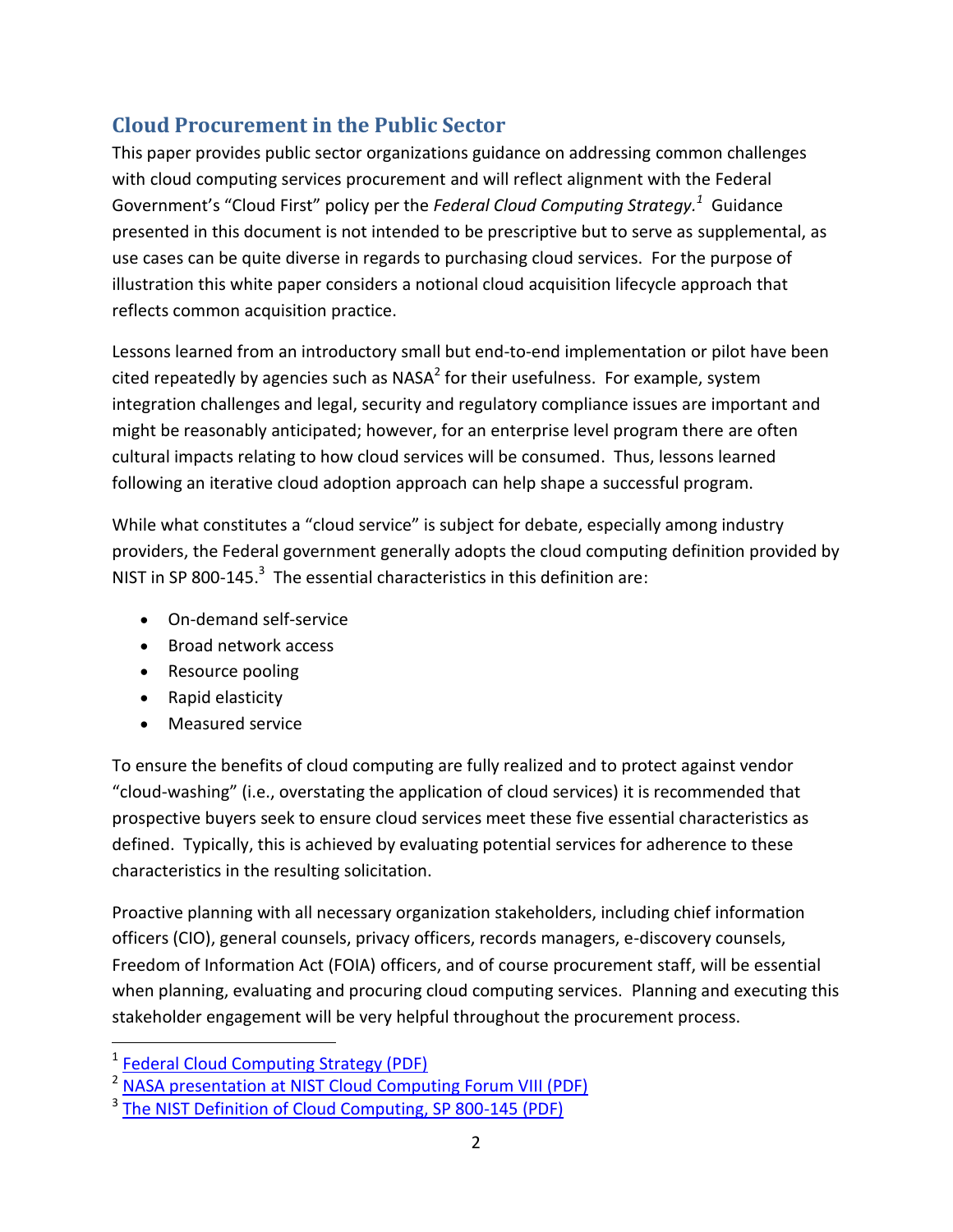## <span id="page-3-0"></span>**Cloud Acquisition Lifecycle**

The cloud acquisition lifecycle as depicted in figure 1 below is developed from the customer perspective and can be applied to both enterprise and project level acquisitions. This document aims to provide guidance for succeeding in each phase as further detailed throughout the document.



#### **1. Assess Requirements and Goals**

<span id="page-3-1"></span>A key opening step in any Information Technology (IT) service acquisition, and especially for cloud services, is defining the scope of the overall project. One factor that can impact scope and affect the value proposition is whether the service, system or program exists "on premise" and is migrating to the cloud or is being built new in the cloud. For existing on premise systems, customers should consider if the system should or can be moved as-is to the cloud and what level of application changes are either required or warranted when doing so.

Also important is documentation of the fundamental reasons for moving to the cloud. Ultimately, as with any project, it is important to clearly identify the desired outcomes and goals for the effort to ensure the scope is identified fully and accurately. Understanding these motives is essential to driving toward overall outcome and goal achievement.

To provide a succinct, comprehensive scope and high level requirements, the buying office should always consider the following elements:

• Alignment to the enterprise mission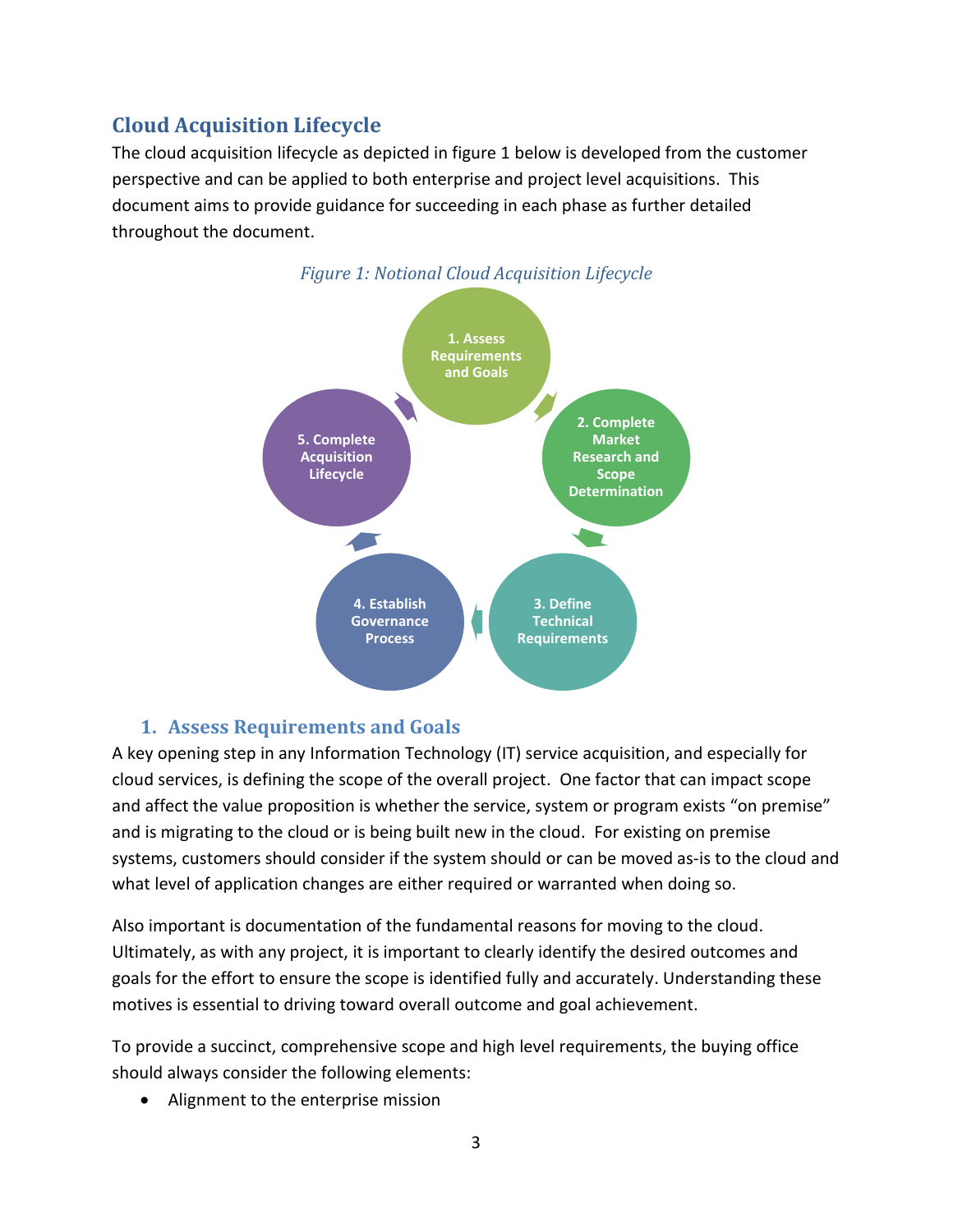- Size of the anticipated effort
- Specific need requiring cloud services
- Expected results/outcomes
- Summary of actions to be performed by project personnel versus contractor and/or cloud service provider (CSP)
- Stakeholders utilizing cloud services
- Security, regulatory, and legal requirements

Public sector organizations will benefit from engaging an appropriate procurement official such as an agency contracting officer (CO) early in the process to help the program office avoid any acquisition pitfalls that can occur later in the process. Establishing this relationship will help support scope determination and subsequent procurement.

#### **2. Complete Market Research and Scope Determination**

<span id="page-4-0"></span>Market research is performed to identify potential cloud solutions and vendors that may meet the enterprise or project's needs. Commercial Cloud Service Providers (CSPs) have generally standardized their own service offerings and buyer requirements may require "layered services" - additional support or customization. These layered services can be provided by professional services built on top of the native CSP offering by a systems integrator, thus in effect becoming a managed service.

For a Federal agency, the General Services Administration's (GSA's) *IT Schedule 70<sup>4</sup>* features a Cloud Special Item Number (SIN) 132-40 that identifies vendors and their cloud services that are available for use by Federal Government as well as state, local and tribal authorities. These services are provided by vendors that have gone through a compliance review against NIST cloud characteristics and have agreed to a common definition of cloud services, service models, and deployment models. GSA IT Schedule 70 pricing and the associated terms and conditions that are publicly available via GSA Advantage<sup>5</sup>, and GSA e-Library<sup>6</sup> can be valuable aids to market research efforts beyond commercial vendor websites.

The agency may also want to engage with vendors directly and early in the market research process. Speaking to vendors can help clarify scope and guide discussions to support cost benefit tradeoffs and better understand the approaches of other agencies facing similar challenges. This outreach can also help ensure vendor engagement and interest when an agency decides to issue a Request For Information (RFI). RFI's are issued by customers to gain additional information based on interest from the enterprise and can serve a useful purpose in

<sup>4</sup> <http://www.gsa.gov/portal/content/104506>

<sup>&</sup>lt;sup>5</sup> <https://www.gsaadvantage.gov/>

<sup>6</sup> <http://www.gsaelibrary.gsa.gov/>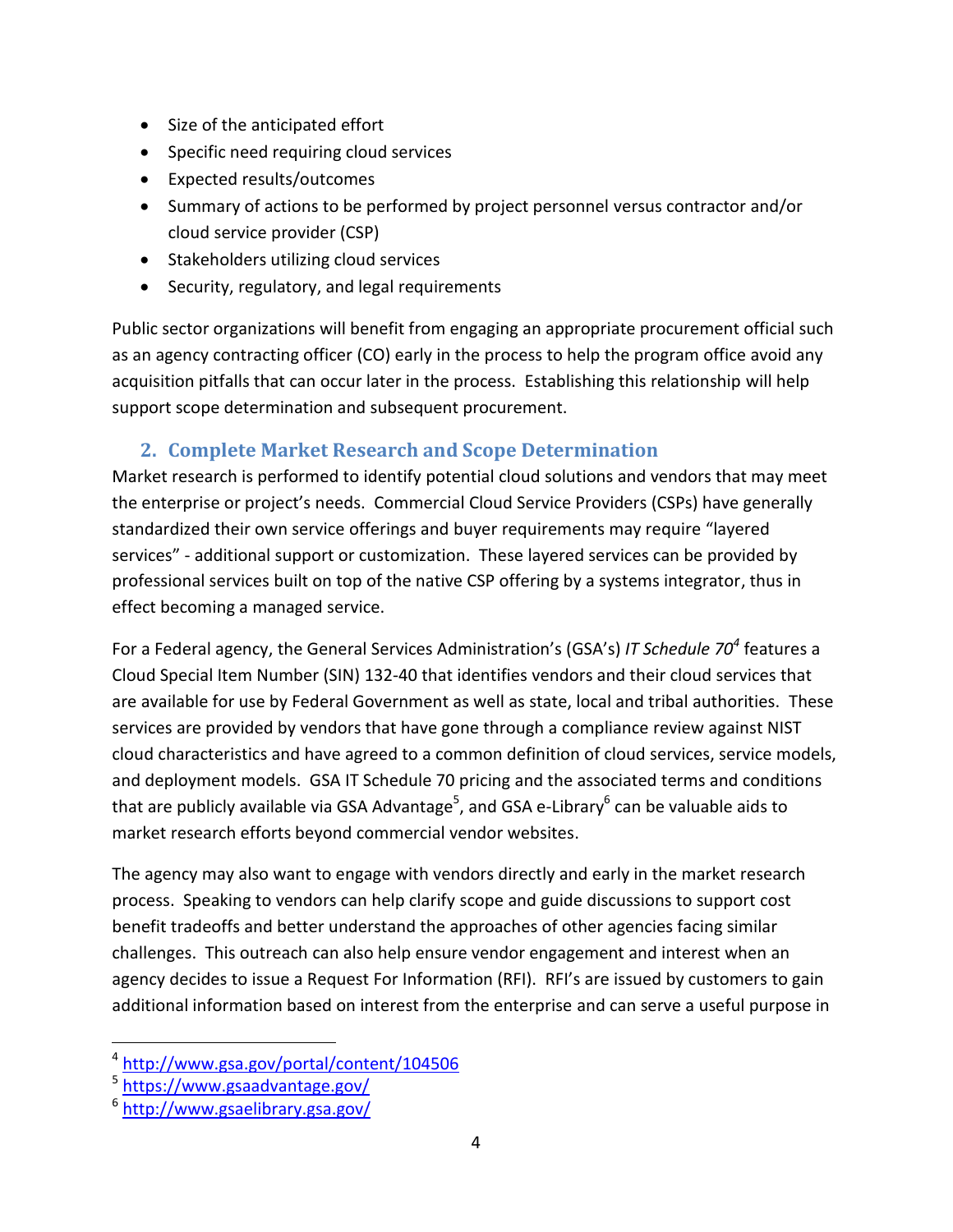larger procurements, providing advanced advertising to vendors of the pending procurement. Some examples of RFI's include gathering additional technical specifications on cloud solutions, cloud technical implementation approaches, and contracting strategies.

Depending on the jurisdiction and scope of the project there can be opportunities to leverage economies of scale through a joint procurement consolidating needs from multiple sources, either within a single agency or across entities.

Lastly, in supporting market research for cloud services it is often possible to obtain free trials from vendors or even purchase a modest scale of services for a nominal investment, allowing technical teams to test various products and positively inform scope determination and requirement development.

#### **3. Define Technical Requirements**

<span id="page-5-0"></span>Cloud solutions can be complex but some generalizations can be described based on the cloud service model applicable for the circumstances. As described in Figure 2 below, each cloud service model presents unique functionality with agency security controls and responsibilities decreasing as you move from infrastructure to platform to software. Similarly, the specificity and style of some types of requirements will change from very specific and technical to more general and functional in nature. Additional information and detail on the entities and functional roles in a cloud environment can be found within the NIST Cloud Computing Reference Architecture.<sup>7</sup>





In order to ensure vendors bidding on the solicitation fully understand the procurement, careful attention needs to be paid to defining the roles and responsibilities for activities within scope of the contract. IT systems often involve multiple stakeholders and the interface of work between

 $\overline{a}$ <sup>7</sup> [NIST Cloud Computing Reference Architecture \(PDF\)](http://www.nist.gov/customcf/get_pdf.cfm?pub_id=909505)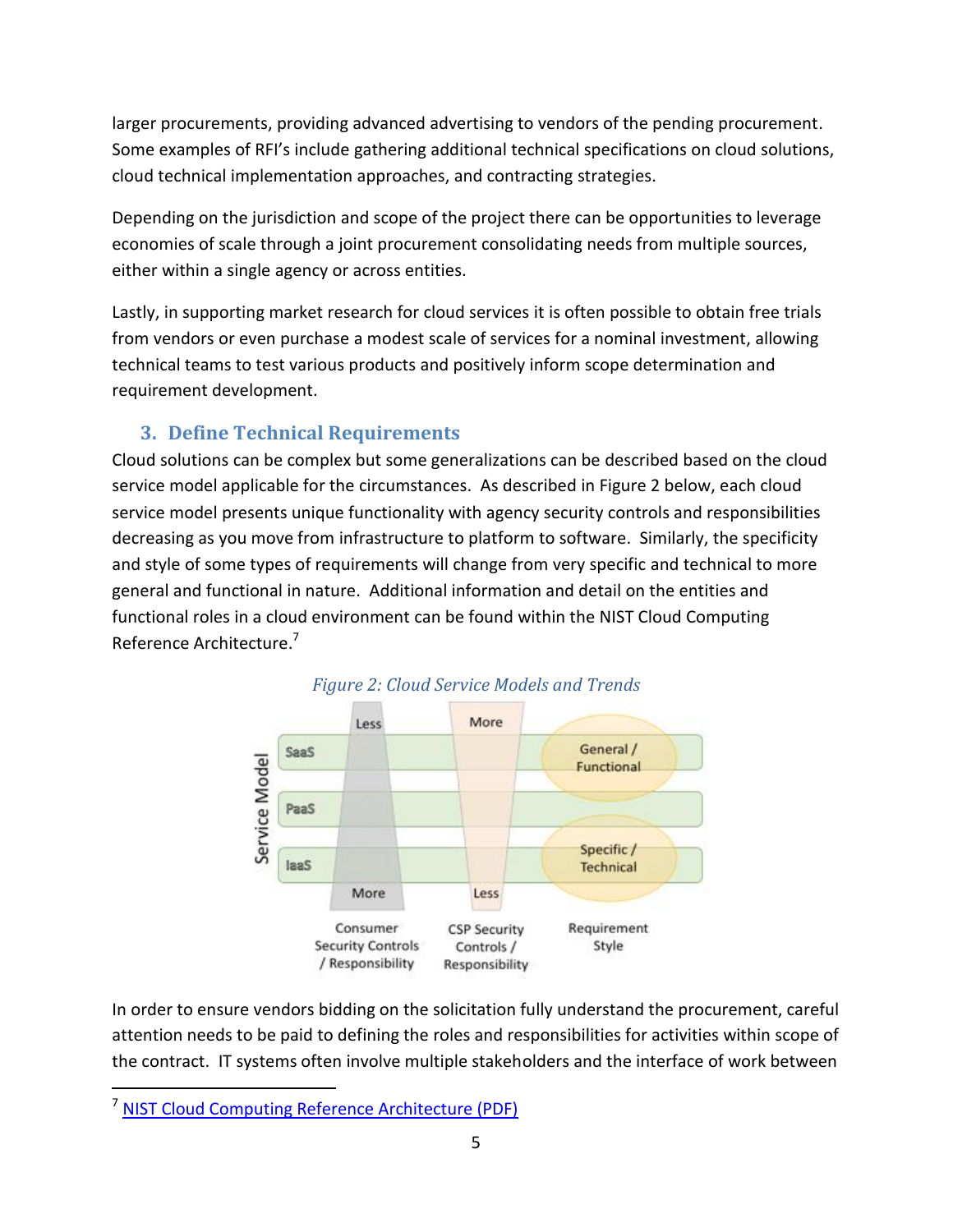parties needs to be well defined so the activities performed by the soliciting agency are differentiated from those to be performed by the contractor. The boundaries of responsibility should be clearly documented to minimize the number of questions received from contractors when responding to the solicitation and more importantly ensure the vendors are bidding on the desired scope of work so the solicitation is successful.

A clear advantage of cloud computing is scalability. Cloud elasticity—the ability to scale resource delivery up and down rapidly—is an important feature and contractors need to fully understand customer operating conditions and expectations to provide realistic proposals. Requirements should include consideration for normal and surge operating conditions. When specifying as-is and to-be estimates of operating conditions and capacity estimates, the following types of metrics should be considered for specification when applicable:

- Total utilization
- Average utilization
- Peak utilization
- Frequency of peak utilization occurrence
- Duration in time for an increase from average to peak utilization

#### <span id="page-6-0"></span>**Security Requirements**

The security of the system is always of concern. Any program should refer to its internal security polices and controls as well as the overarching state, local or federal security requirements for information systems. This may require working with the staff of the Chief Information Security Officer (CISO) or equivalent component to perform a security assessment and issue an authority to operate the cloud system.

In the Federal sector, IT security requirements for systems are governed by the Federal Information Security Management Act<sup>8</sup> (FISMA). While NIST publications provide standards and guidance for FISMA, they do not specifically address cloud computing. GSA launched FedRAMP<sup>9</sup> (Federal Risk and Authorization Management Program) to provide a standardized approach to cloud security featuring a "do once and reuse many times" model to ensure FISMA compliance of cloud systems used by the government. Even if FedRAMP does not apply to a customer's particular public agency, the program publicly provides extensive security program details including guidelines, security controls, and security related standard contract clauses.

Key cloud security considerations that must be addressed include data residency and data ownership. Statutes and/or policies can specify and control where government or agency or

<sup>&</sup>lt;sup>8</sup> http://www.dhs.gov/fisma

<sup>&</sup>lt;sup>9</sup> <http://www.fedramp.gov/>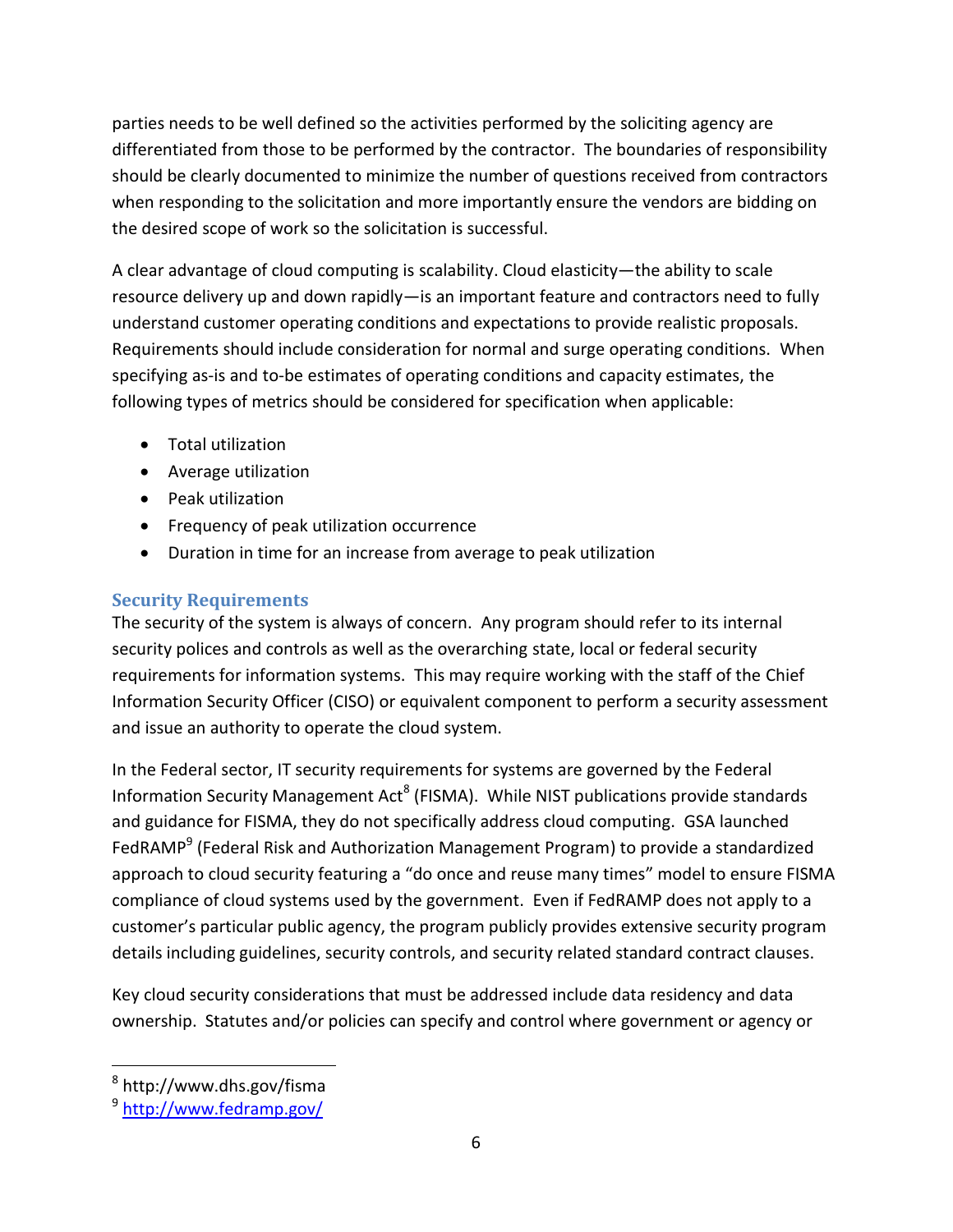even specific program data can be stored. The automation built into cloud computing can easily result in data redundancy: data being copied to multiple data centers spanning multiple legal jurisdictions in order to ensure it is protected against loss. Similarly, procurement documents must address data ownership by specifying that all government data entered in the system remains the property of the government. This can often also be extended to include related CSP system log and audit file data related to the government accounts.

When consuming cloud services it is important for Federal agencies to understand what types of data they will be placing in the cloud to ensure the procurement documents include all appropriate security requirements. One example is Personally Identifiable Information (PII) which requires specific additional security controls.

The data types in the system combined with agency policies can also affect the available deployment models. Generally, however, in the absence of specific policy the deployment model need not be specified in the procurement since the goal is to meet and ensure security compliance with appropriate FISMA and FedRAMP policy and controls.

#### <span id="page-7-0"></span>**Service Level Agreements**

Service Level Agreements (SLAs) are agreements under the umbrella of the overall cloud computing contract between a CSP and the organization for which services are provided. SLAs define acceptable service levels to be provided by the CSP to its customers in measurable terms. The definition, measurement and enforcement of the performance parameters specified in SLAs varies widely among CSPs. Federal agencies should ensure that CSP performance is clearly specified in all SLAs and that all such agreements are fully incorporated, either by full text or by reference, into the CSP contract.

One important element to understand in cloud computing SLA definitions is that a CSP's performance for its service as delivered may not directly correspond to the cloud outcome sought. An example of this would be Infrastructure as a Service [IaaS] hosting availability for virtual machines versus availability of your agency application as whole system. The CSP's virtual machine service may support a particular uptime percentage while the application hosted on those virtual machines can be different based on internal design and architecture.

This is another example of the transition to increasing levels of managed services. Metrics applicable to managed services that can be used as SLA's include service level objectives (SLOs) such as the Recovery Point Objective (RPO) and Recovery Time Objective (RTO). These often apply to application and service hosting scenarios. In relation to SLAs, understanding and defining of the following is recommended:

Terms of conditions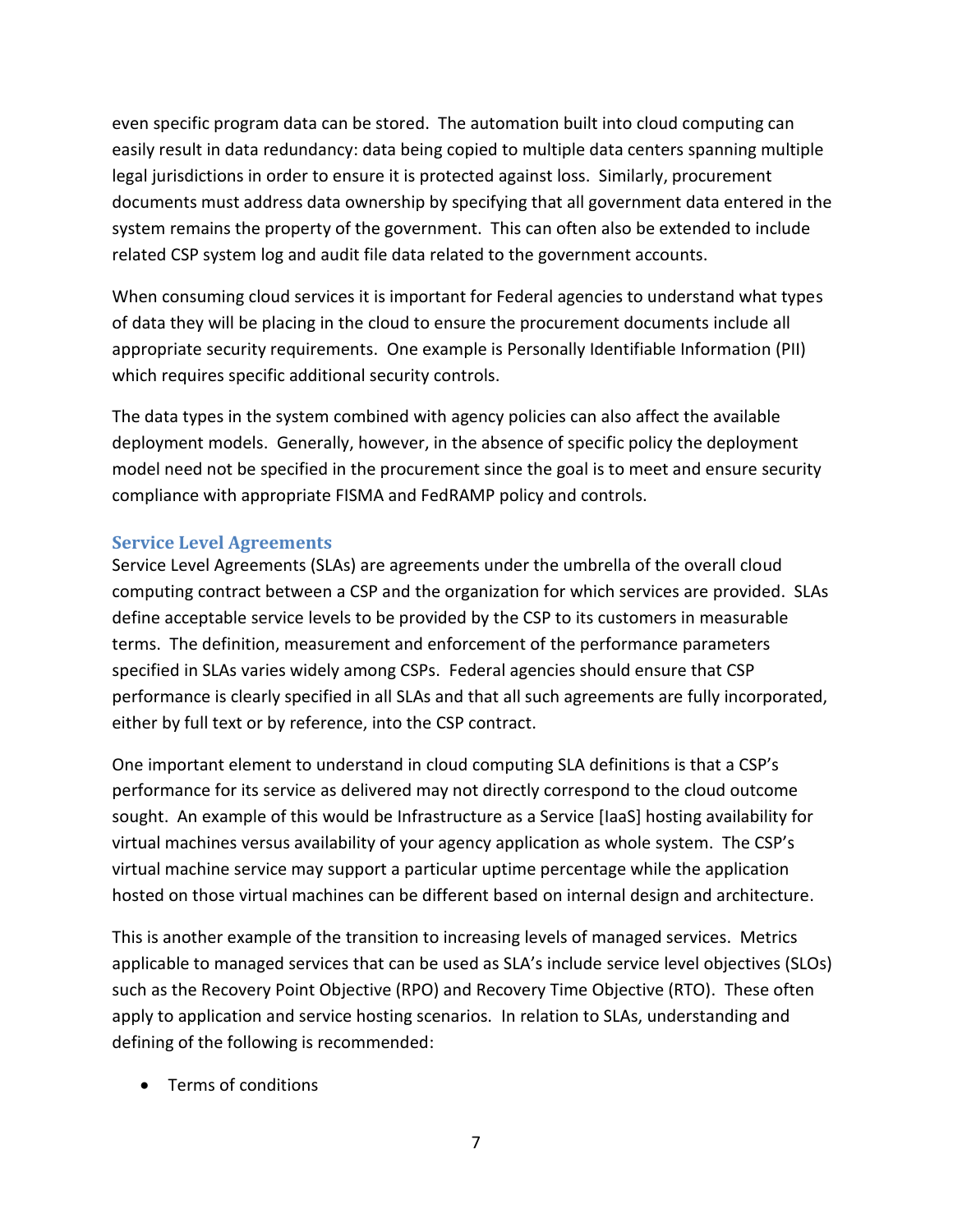- Measures including definitions for any measurements and related calculations
- Enforcement mechanisms

Often for a CSP's standard offerings there will be little to no leverage for an organization to negotiate changes to CSP's standard SLA terms except for on the largest of contracts. However, as requirements move towards managed service offerings and are fulfilled by system integrators, these elements can be specified and negotiated with the impacts upon cost to deliver increasingly customized requirements. Care should be applied to understanding the cost benefit trade-offs in contracting approaches to ensure public sector organization goals are achieved at reasonable cost.

#### <span id="page-8-0"></span>**Termination and Moving to a New Vendor**

Another important consideration for cloud procurement is planning from the very beginning for how the contract will terminate and services will be moved to another vendor. This may involve detailed determinations regarding, among other considerations: cessation of service, extraction of data, format(s) for the extracted data, sending the data to a new provider, and restarting key services on the new provider's platform. Building termination and migration requirements in advance will ensure that you are adequately prepared to transition the contract and associated services if/when necessary.

#### **4. Establish Governance Processes**

<span id="page-8-1"></span>Successful program governance is a result of iteration with periodic performance reviews to assess and implement incremental corrections to governance processes. In cases where existing governance structures are not yet in place, process development need not be perfect from the outset but must be repeated and exercised to ensure the opportunity to refine the process exists.

To fully realize the economic benefits of cloud services, customers can expect costs to vary over time since they only pay for cloud IT services actually consumed and needed. This sometimes presents unique challenges for public entities based on established budgeting processes. Financial monitoring of these variable costs will need to be planned. Similarly, the performance and SLOs identified in the requirements will need to be collected and reviewed. The high level processes to implement monitoring of artifacts should be planned and established prior to implementation to ensure smooth operations and avoid unnecessary surprises.

#### **5. Complete Acquisition Lifecycle**

<span id="page-8-2"></span>Once the program has established the scope, requirements, and as appropriate selected the contract vehicle, the program will develop the full solicitation. Contract templates can be very useful in these cases to ensure alignment to specific requirements of the contract vehicle and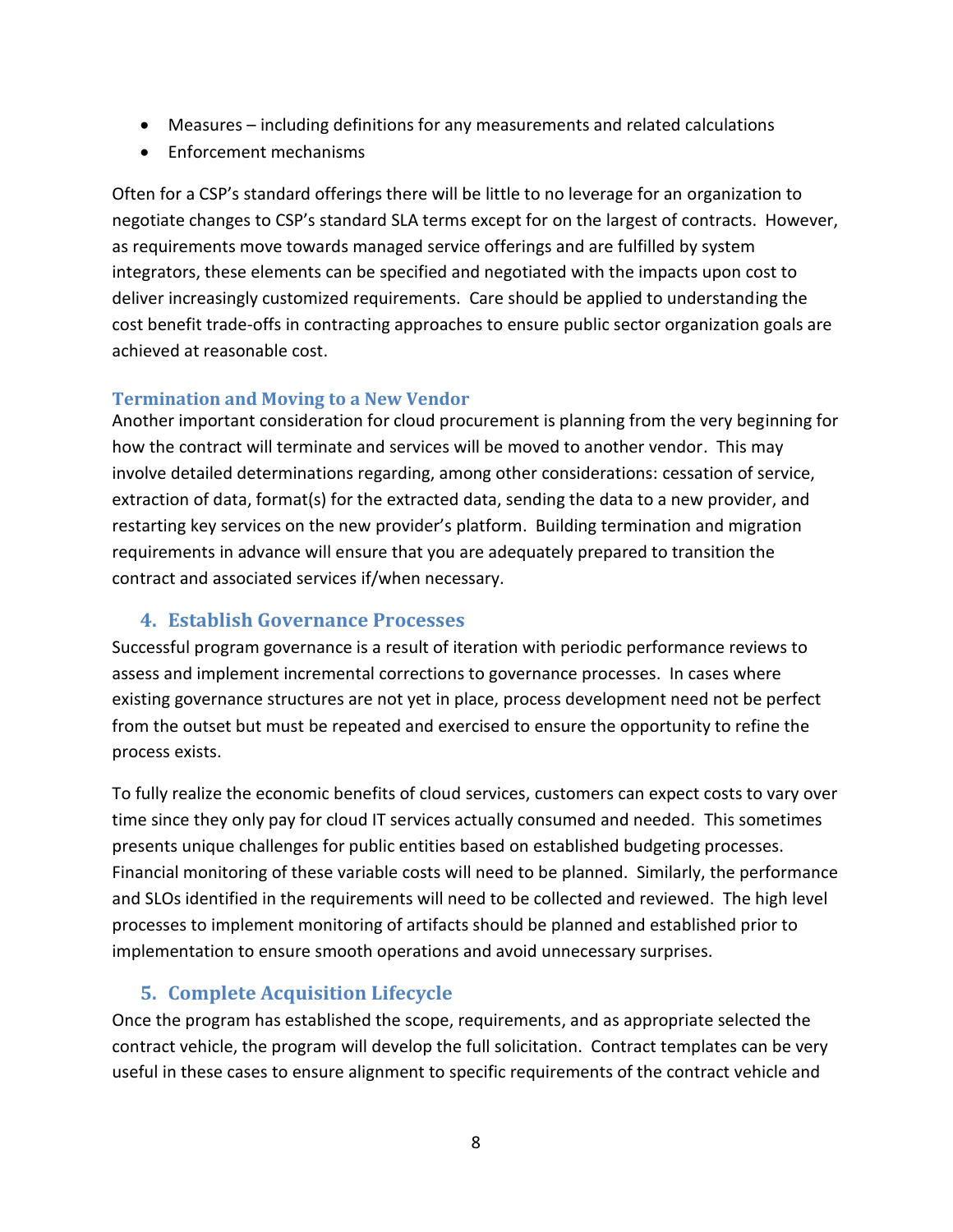provide additional guidance. Various existing GSA contract vehicles including Alliant<sup>10</sup>, the EaaS  $BPA^{11}$  and other agency vehicles publicly provide solicitation templates through their websites.

The evaluation criteria for vendor proposals also need to be established and considered during solicitation development. When possible, utilizing contracting vehicles that have pre-vetted requirements identified, such as NIST cloud computing characteristics, will remove or ease the need for teams to evaluate the vendor proposals for those features. This may simplify and shorten the overall acquisition process.

Another element of solicitation development with particular cloud impact is the identification, inclusion, and integration of all relevant terms and conditions. These can originate from statutory sources, the contract vehicles or authorities to be employed, and agency specific regulations, and should be considered in the context of the commercial standard terms that vendors typically provide. Usually, vendors that regularly do business with government entities have adopted appropriate and specific government terms for their public sector contracts, but in the cloud computing space the rush for innovation often brings vendors to the market that are unfamiliar with government contracting practices.

Once the program receives the responses, it will need to evaluate each vendor's technical response against the technical evaluation criteria previously developed. This source selection process needs to rate each proposal fairly to determine the best proposal submission. Once the evaluation and scoring is complete, the award is made and officially announced.

As outlined in this paper, cloud services can introduce new challenges to IT procurements. As with any project, a combination of key issue awareness, advance preparation, and collaboration with appropriate stakeholders will provide a path to cloud success.

## <span id="page-9-0"></span>**Additional Resources**

- [Creating Effective Cloud Computing Contracts for the Federal Government Best](https://cio.gov/wp-content/uploads/downloads/2012/09/cloudbestpractices.pdf)  [Practices for Acquiring IT as a Service](https://cio.gov/wp-content/uploads/downloads/2012/09/cloudbestpractices.pdf)
- The Council of the Inspectors General on Integrity and Efficiency's Cloud Computing **[Initiative](https://www.ignet.gov/sites/default/files/files/Cloud%20Computing%20Initiative%20Report(1)(1).pdf)**
- [Innovative Contracting Case Studies](https://www.whitehouse.gov/sites/default/files/microsites/ostp/innovative_contracting_case_studies_2014_-_august.pdf)

## **Contact Information**

To learn more, please visit the GSA Cloud Computing Services Program Management Office at [www.gsa.gov/cloud](http://www.gsa.gov/cloud) or email [CloudPMO@gsa.gov.](mailto:CloudPMO@gsa.gov)

<sup>10</sup> <http://www.gsa.gov/alliant>

<sup>11</sup> <http://www.gsa.gov/eaas>